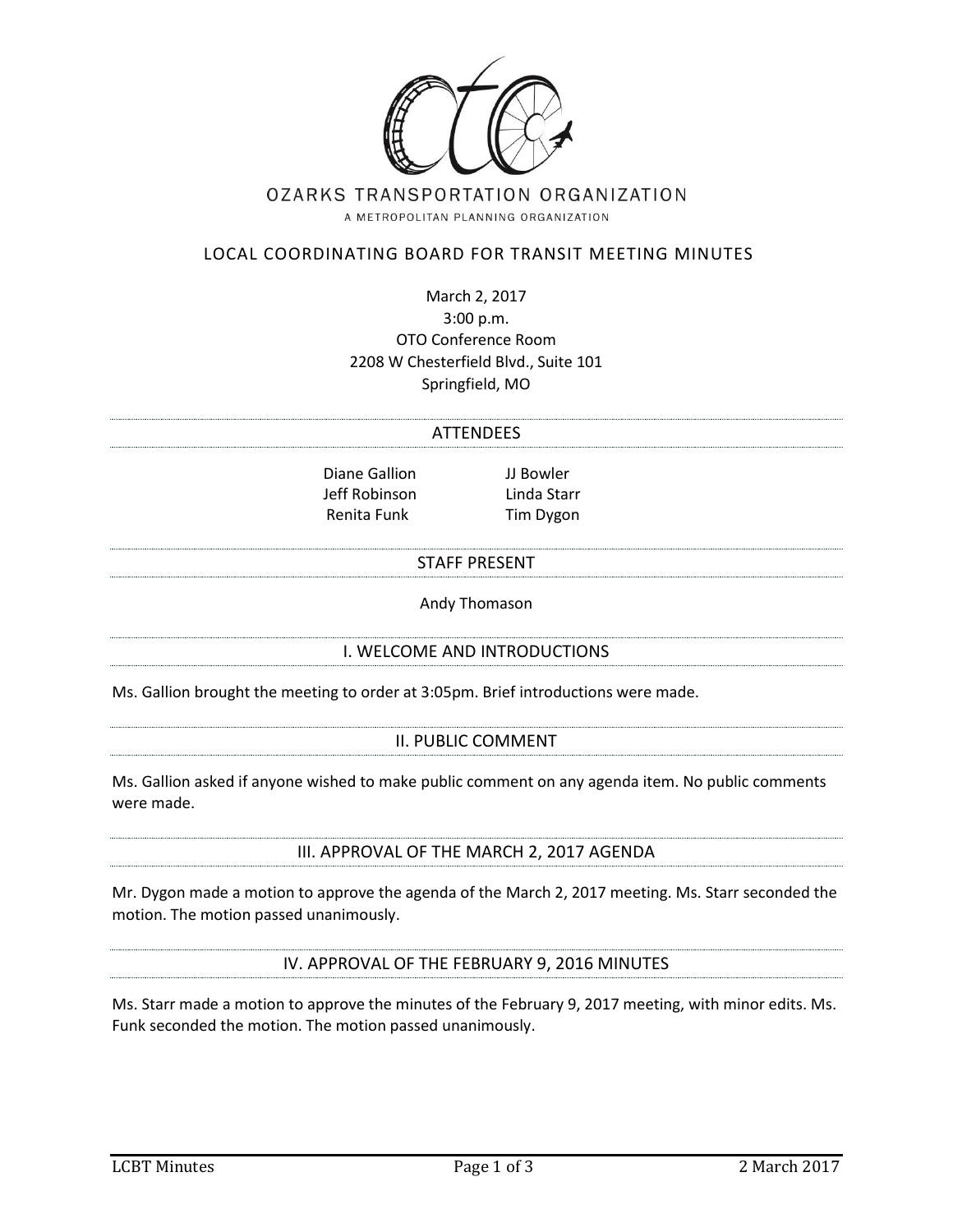# **a) 5310 Vehicle Update**

Mr. Thomason gave an update on 5310 Funding availability. At the last meeting, he reported OTO's numbers and MoDOT's numbers were not in agreement. He worked through OTO's figures and determined MoDOT was correct. The OTO was working with carry-forwards, reserves, and new vehicle prices. By starting fresh, the numbers matched.

#### VI. NEW BUSINESS

# **a) Discussion of Proposed Strategies**

Mr. Thomason reported he had narrowed the list of strategies from those included in the 2012 plan. During the previous meeting, committee members identified four existing strategies that made sense for the region. Mr Thomason had built a narrative around those strategies. He was interested in feedback from the group. Ms. Gallion stated it was good to cut down on the number of strategies to make the plan easier to manage. Mr. Robinson and Ms. Funk commented the draft looked good.

Mr Robinson started a discussion about allowable uses under the 5310 program. He asked about the possibility of OATS receiving operating funds from the OTO 5310 program. Mr. Thomason said operations and some passenger facilities were technically eligible, but he was not certain on specific requirements. Mr. Thomason stated the LCBT decided to only pursue vehicle purchases with traditional 5310 funds in 2012. Today, the LCBT generally felt vehicle purchases were most important, followed by passenger facilities and operating funds. Mr. Thomason said he would reach out to Ms. Fields, Ms. Longpine, and Ms. Evers to better understand the current situation and what is allowable. Mr. Thomason asked if operations funding and passenger facilities fit within the existing strategies or if new strategies were needed. Mr. Dygon and Mr. Robinson felt these actions fit with improving and expanding services and infrastructure so no new actions were needed.

Mr. Thomason asked about the actions he had included in the report. No made comments against any of the actions.

# **b) Development of Implementation Strategy**

Mr. Thomason reported he had drafted a simple implementation matrix for this report. He included the strategy, the action, a responsible party, and a priority level. He noticed, and Ms. Gallion agreed, two actions related to will-call scheduling and same-day service had been inadvertently recorded as 'high' priority action. He stated these would be changed to 'medium.' Mr Robinson felt mobility management deserved a higher rating. Mr Thomason stated he prioritized it as low because of the uncertainty of match funds and implementation challenges. He further stated the action could be upgraded to 'medium.' No objections were offered. Mr. Robinson also generally asked about action locating OATS at the CU terminal. Diane explained the space existed for OATS, MSU, Mega Bus, and other providers. It was simply a matter of getting the providers on board with co-locating.

# **c) E-Meeting for Plan Adoption**

Mr. Thomason reported the final draft need to be made available for public comment by March 21, 2017. He proposed some type of meeting on Thursday March 16. It could be phone or in-person.